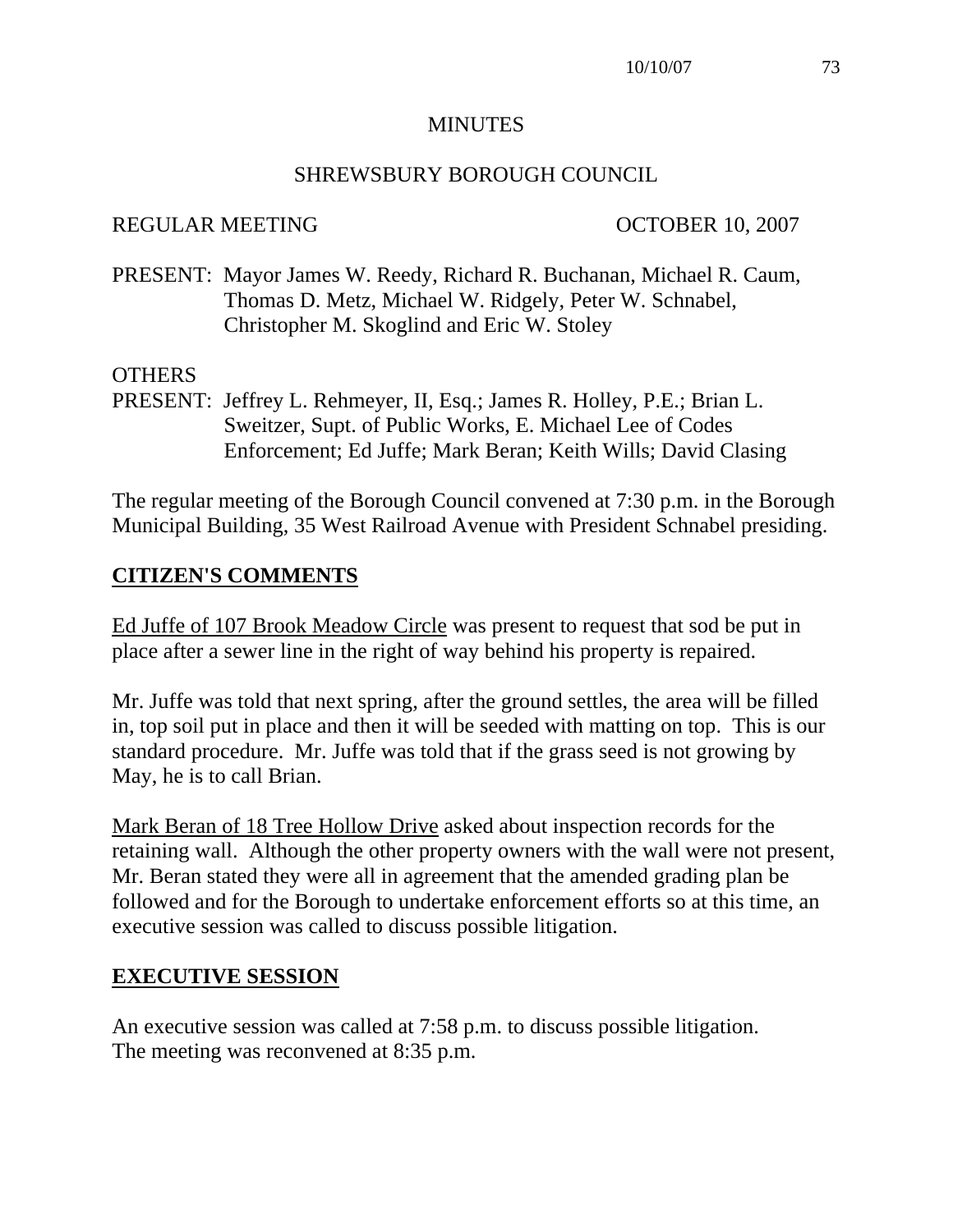Sol. Rehmeyer stated the Borough will investigate possible enforcement proceedings against the appropriate parties under the applicable ordinances and plans if each and every owner of property that has the wall provides a written, signed, notarized request for the Borough to commence enforcement proceedings. Just one section could not be corrected. Sol. Rehmeyer indicated that the property owners should consider fully the implications to the properties of the revised final grading plan and the issues that may result from enforcement, given the history of the properties and matters discussed at prior meetings. There was discussion that the revised final grading plan could make the yards on the properties less desirable. Sol. Rehmeyer further explained that counsel for Cornerstone Development indicated an unwillingness to change the retaining wall but noted that there have been offers to resolve the issues relative to steps and/or payments. Mark was also told that there may not be a guaranteed result for legal proceedings on these issues which is why the Borough had encouraged a resolution by agreement of Cornerstone Development and the property owners.

Cornerstone Development was not willing to sign the road maintenance agreement that had other requirements in it as well. Sol. Rehmeyer was asked to amend the indemnity agreement and send it to Cornerstone Development that will only include snow removal by the Borough of the unadopted streets in the development providing Cornerstone Development pays the Borough the funds we would have received from Liquid Fuels.

## **APPROVAL OF MINUTES**

- T. Metz moved to approve the minutes of the September 12 meeting.
- E. Stoley and R. Buchanan seconded. The motion carried with all in favor.

# **APPROVAL OF EXPENDITURES AND REPORT OF ACCOUNTS**

M. Ridgely moved to approve the expenditures and report of accounts for July and August.

E. Stoley seconded. The motion carried with all in favor with a notation about the Roads chart legend.

## **BILL LIST**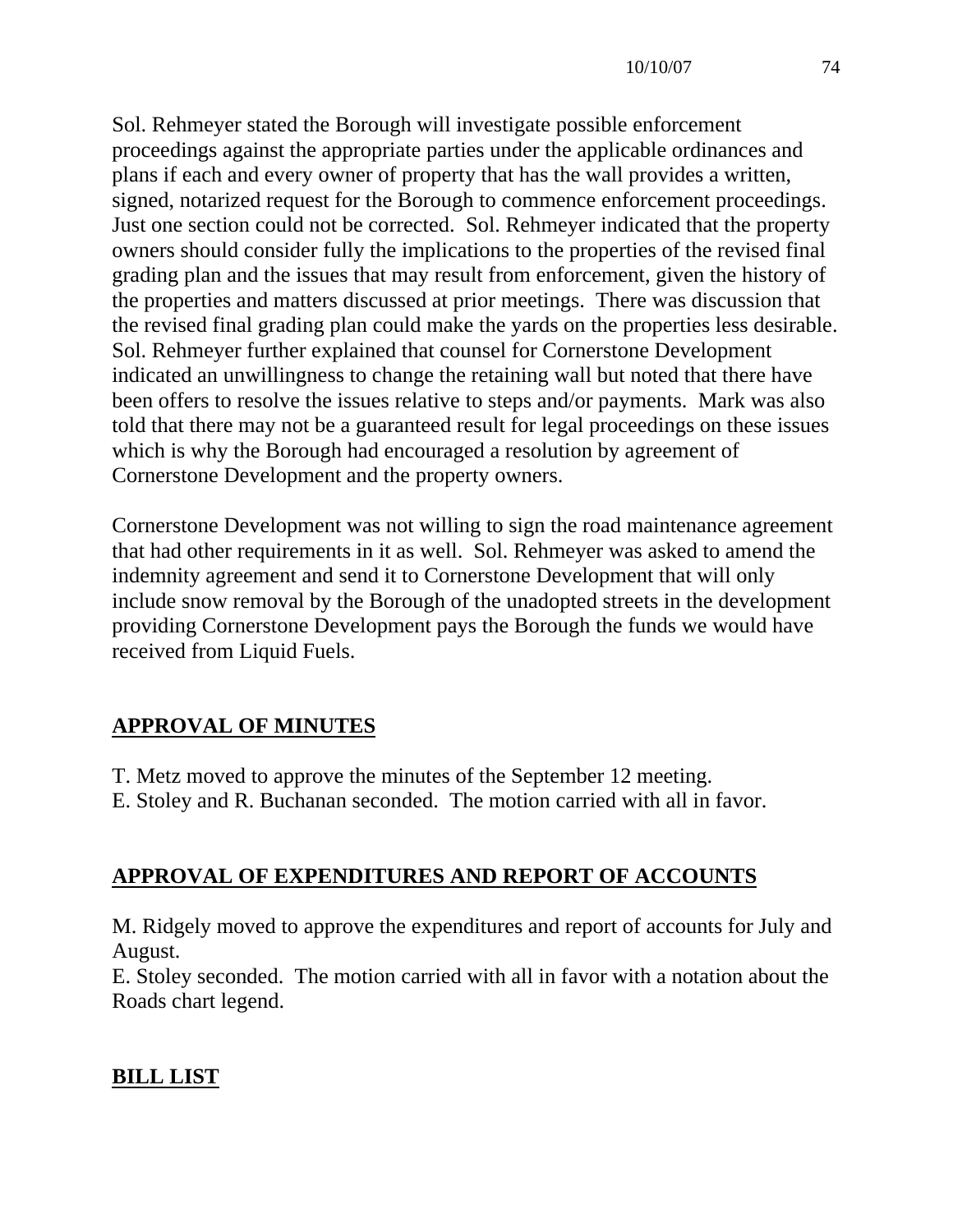The bill list was presented for September: General account: check numbers 8557 thru 8599; Water account: check numbers 3853 thru 3871; Sewer account: check numbers 3791 thru 3798; Highway Aid: check number 753.

M. Ridgely moved to approve the bill list for September.

C. Skoglind seconded. The motion carried with all in favor.

### **SUBDIVISION AND LAND DEVELOPMENT BUSINESS**

## Public Lands, Buildings and Finance – Michael W. Ridgely

This report was moved up at M. Ridgely's request as he had to leave the meeting.

New Truck

M. Ridgely stated the funds are in the budget for the new pick up truck in the Public Works three way equipment and supplies lines.

M. Ridgely moved to authorize Brian to purchase the truck under the State contract not to exceed \$30,000.00.

C. Skoglind seconded. The motion carried with all in favor.

## **Southern Regional Police** – Richard R. Buchanan

The report for August was highlighted. Buck stated our patrol time went down one tenth of a percent from last year. The 2008 budget should be finalized at next Wednesday's budget meeting. New Freedom Borough would like the Commission to hire another full-time officer. Council did not feel the coverage base increased and they saw no reason to hire another officer which would increase the Borough's 2008 contribution by about \$41,000.00.

M. Ridgely left the meeting at 9:03 p.m.

## **REPORTS**

## **Codes Enforcement** – E. Michael Lee

Nothing to report.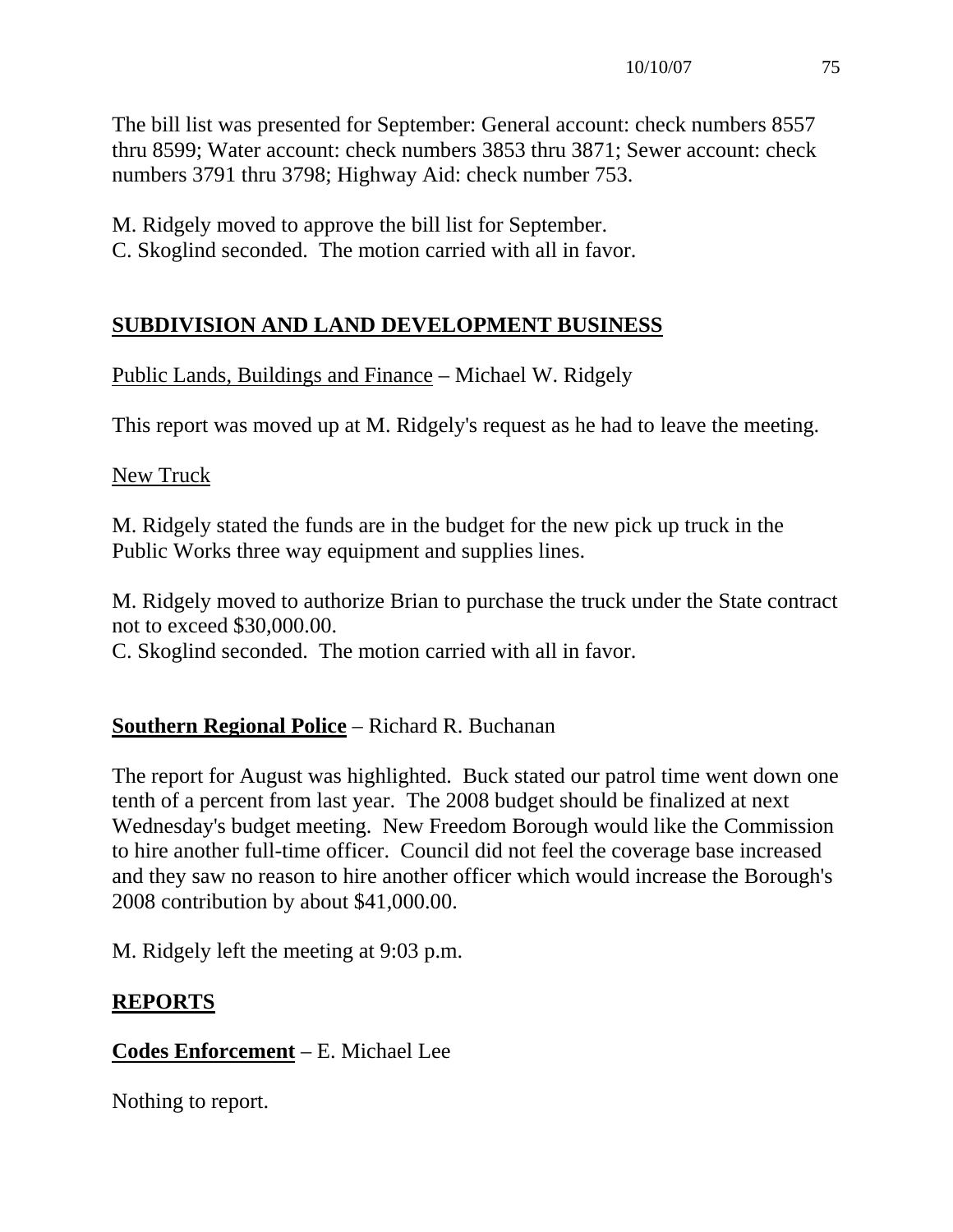### **Water & Sewer** – Richard R. Buchanan

### Market Square EDU Totals

The shopping center has purchased 34 EDUs and should have 42, based on the number of individual stores or units.

A letter will be sent that each store or unit must have an EDU assigned and that eight water and sewer EDUs are owed.

M. Caum left the room at 9:07 p.m.

#### Water Service Project

Two properties to date have exceeded the \$1,000.00 allotment. A property on Valley Road had connected to the water system a few months before the requirement. Since this occurred during the planning process of making property owners connect, Brian was authorized to offer yard repair in exchange for allowing the Borough to close their well.

There are three property owners who refuse to sign the agreement.

### Theft of Water

The property owner at 19 Briarwood Road apparently removed the meter to avoid being charged for water and sewer. It was discovered when a reading of zero appeared for the third quarter billing. After three days of trying to enter the property, the Public Works Department found the floor wet under the meter, the seal was broken and the meter had been removed and was re-installed and was reading backwards. This matter will be reported to the police and the property owner will receive a flat, non-metered rate for water and sewer.

### M. Caum re-entered the meeting at 9:15 p.m.

### 25 Lexington Drive

A water main was struck by the property owner on May 28. Calls were made to the PA One Call on August 14 and September 5, 2006 for a house addition. The Public Works employee saw the stakes for the addition and marked the response as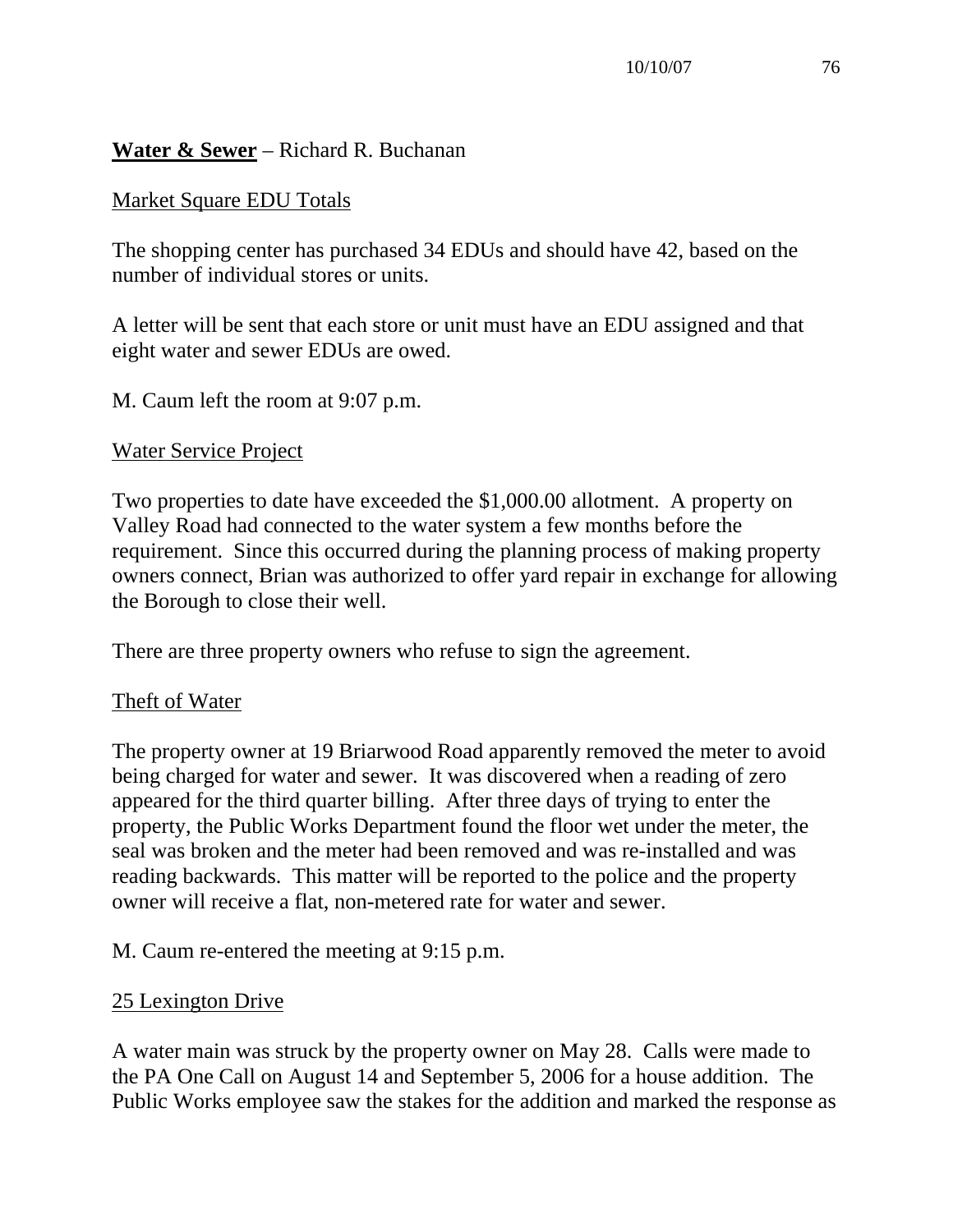clear since it was for a house addition as we only mark in the right of way. On May 28, the home owner struck the water main which runs parallel to the street and at that time, the Public Works Department was called out and they made the repairs on Memorial Day incurring a bill of \$608.48. Mr. Clasing asked for a compromise. Because actual charges were paid out by the Borough, we will not reduce the amount billed and if needed, he could pay the amount over two or three months. Mr. Clasing is aware now of calling the PA One Call every ten days if digging is being done.

## **Public Roads & Lighting** – Christopher M. Skoglind

### Snow Plow Bids

The following bid was received:

 Aquatic Resource Restoration Co. \$105.00/hour for dump truck with 11 foot blade. Options: \$95.00/hour for 6600 truck with a nine foot blade; \$115.00/hour for rubber tire loader with a three yard bucket or 11 foot blade.

C. Skoglind moved to accept the bid for the dump truck with an eleven foot blade at a rate of \$105.00 per hour.

E. Stoley seconded. The motion carried with all in favor.

### Tree in Sight Triangle at 311 West Forrest Avenue

The County Traffic Engineer revisited the intersection and confirms a large truck with a snow plow has difficulty at the intersection and his report has been amended. The stop bar has been put in place per Mr. Bubb's recommendation.

C. Skoglind moved that a letter be sent that trimming needs to be done to a height to be determined by Brian within thirty days of the date of the letter or the Borough will have the tree removed at the property owners' expense. R. Buchanan seconded. The motion carried with all in favor.

Buck stated the Police Department had the speed trailer in this area which showed about 278 cars in an eight hour time period with at least fifty percent below the speed limit and about 28% being within the ten mile per hour zone. Some were speeding, but not out of line.

West Maple Avenue Paving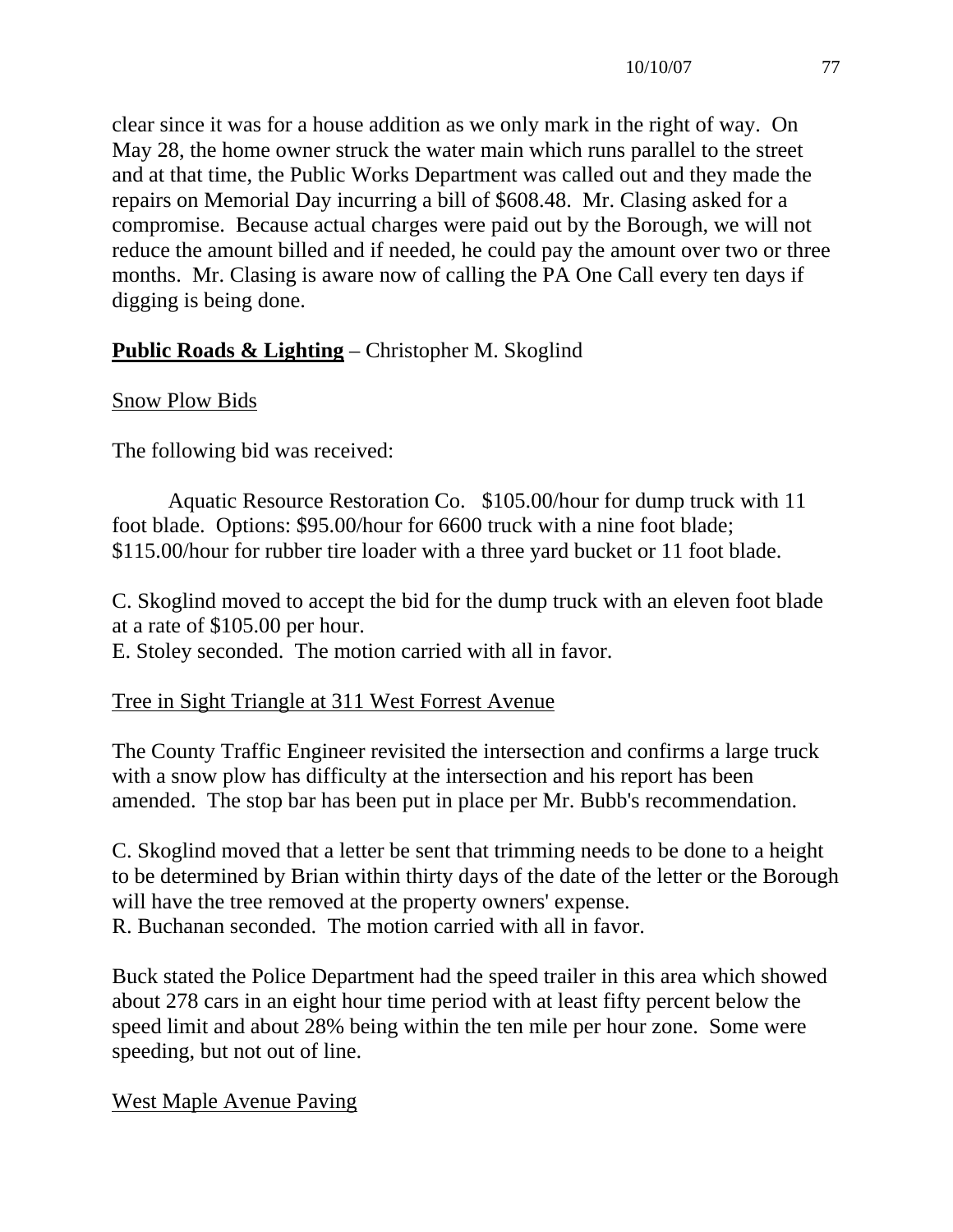Eng. Holley's office has provided an estimate of \$15,395 to remove the blacktop so an additional layer could be installed. The resident is not interested in ownership of the alley. This work will be done in connection with other 2008 or 2009 road work.

## **ENGINEER'S REPORT**

### Wellhead Protection Meeting

The annual meeting is tomorrow evening at 7:00 p.m.

### Valley View Grove Detention Pond Repairs

Eng. Holley distributed drawings of how Cornerstone Development agreed to repair the pond. This work must be approved by the Soil Conservation District.

### Retirement

Eng. Holley stated he will be semi-retiring in 2008 but he will still attend our meetings.

### **SOLICITOR'S REPORT**

### Amendment to Zoning Ordinance Regarding Buffers

The revised ordinance is still being reviewed by the York County Planning Commission.

### Grease Traps

Sol. Rehmeyer's office is in the process of consolidating prior provisions and further defining grease trap regulations.

### Grim's Glass & Plastics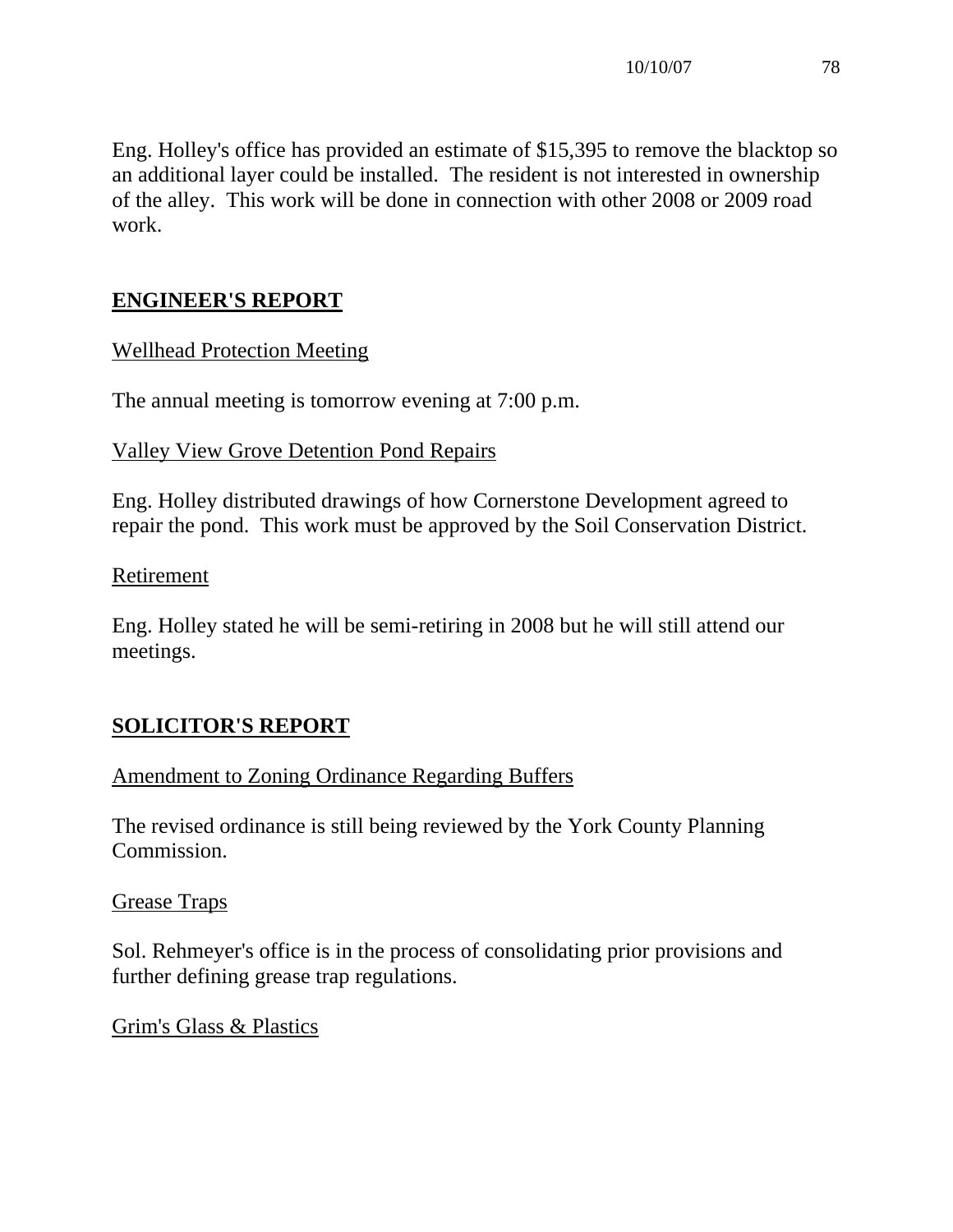To date, there have been no offers on the property. The Millers have been in contact with local business owners who have expressed interest but are concerned as to what the Borough would allow.

### Michael Eagan Land Use Appeal

The Zoning Hearing Board is scheduled to announce its decision tomorrow night.

#### I-83 Rest Stop Issue

Attorney Sharp is reviewing the letter regarding our request for changes to the Agreement.

#### Employment Manual

The revised manual was supplied.

### **EXECUTIVE SESSION**

An executive session was called at 10:03 p.m. to discuss a pending litigation matter.

The meeting was reconvened at 10:10 p.m.

E. Stoley moved to authorize the Council President to sign the representation letter with Weinstein Realty Appraisers with regard to exploration of a water source. R. Buchanan seconded. The motion carried with all in favor.

### **Public Safety, Welfare and Personnel** – Michael R. Caum

#### Employee Handbook

The revised manual was received this evening. A correction needs to be made on Page 15 for the holiday to include New Year's Day and a half day on New Year's Eve Day.

M. Caum moved to adopt the employee handbook as presented pending the holiday corrections.

E. Stoley seconded. The motion carried with all in favor.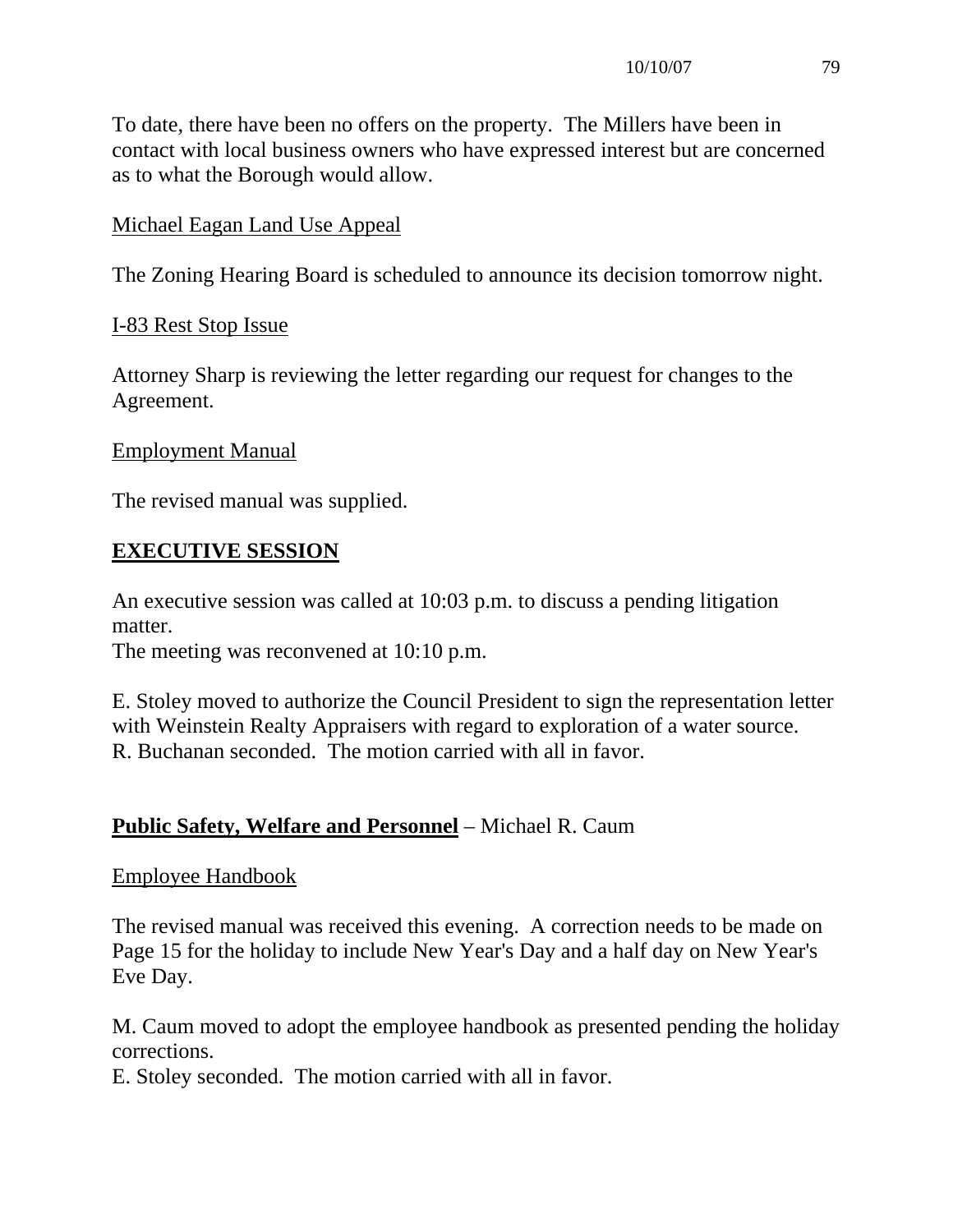#### Hemler, ACS 2008 Contract

M. Caum moved to approve the 2008 contract with Hemler, Animal Control Services. E. Stoley seconded. The motion carried with all in favor.

#### Susquehanna Stray Animal League 2008 Contract

M. Caum moved to approve the 2008 contract with the Susquehanna Stray Animal League. E. Stoley seconded. The motion carried with all in favor.

#### Removal of Dead Trees

There was discussion regarding adding the removal of dead trees to the tree trimming ordinance.

#### Sidewalks along North Main Street

M. Caum said the sidewalks along North Main Street are uneven.

The Secretary was directed to check into a block grant for replacement of sidewalks. The trees are creating a problem with the sidewalks.

### Burn Ban

Fire Chief Tony Myers offered that instead of waiting on Council meetings to enact a burn ban, that he be allowed to declare a ban. This was approved and Tony should notify the Secretary who will in turn notify Council.

### **Secretary's Report** – Cindy L. Bosley

The annual meeting of the York County Borough's Association will be on November 10.

### **York Adams Tax Bureau** – Thomas D. Metz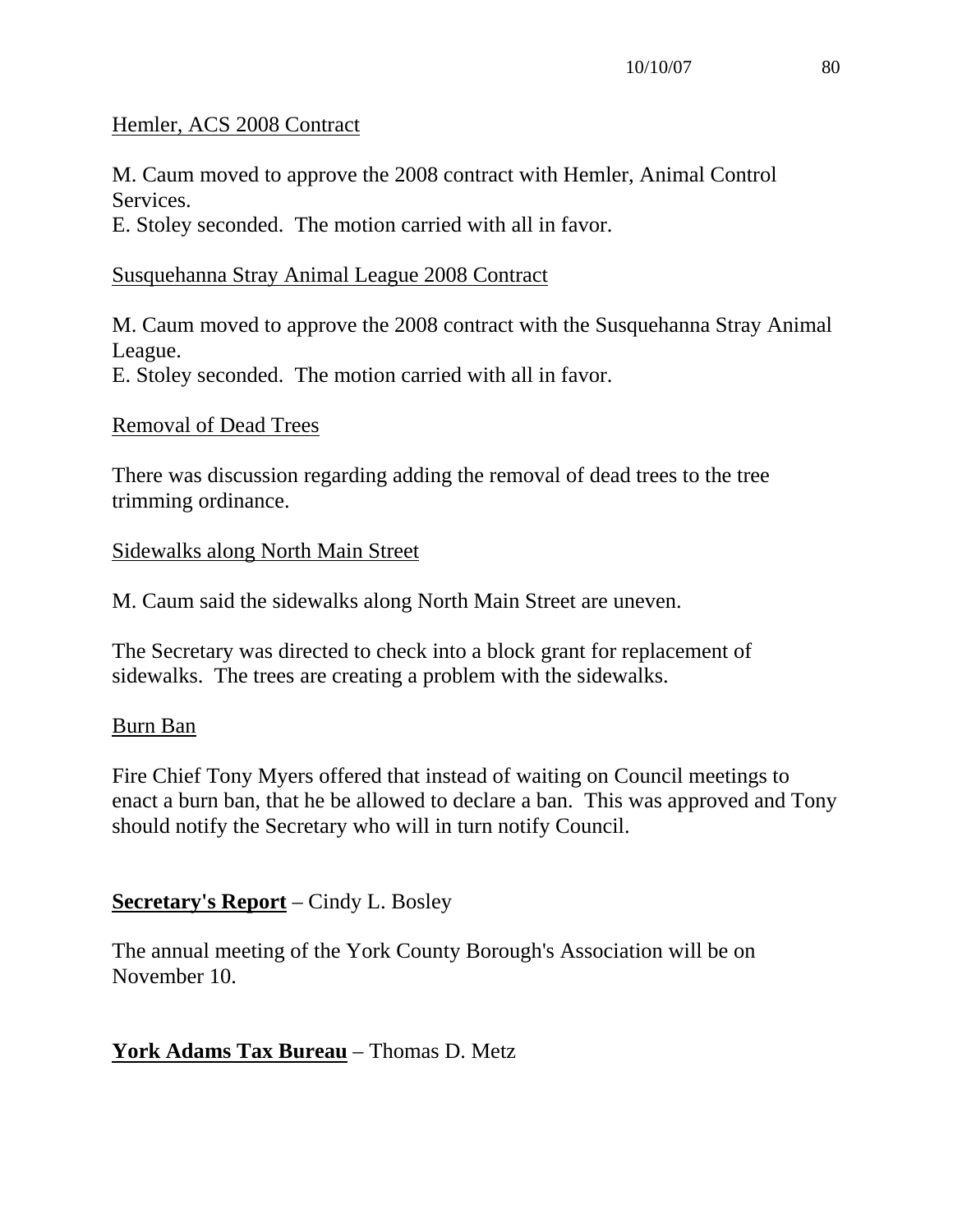A response was received from the Bureau's director, Lois Kashner, outlining their policy for delinquencies and so forth. The borough office also put in writing what its policy is as far as sharing information with the Bureau and the school district.

### **Subdivision, Land Development and Zoning** – Eric W. Stoley

Review Ordinance #2007-4 amendment to Buffer Zone

E. Stoley moved to authorize Sol. Rehmeyer to advertise the ordinance for adoption.

C. Skoglind seconded. The motion carried with all in favor.

M. Caum moved to amend the motion to add clean stone.

C. Skoglind seconded. After discussion, C. Skoglind retracted his second and the motion was voided. The ordinance was adopted with no changes.

### Adopt Ordinance #2007-3 Amending Sign Section

E. Stoley moved to adopt Ordinance #2007-3 which amends the sign section of the zoning ordinance to include electronic signs.

T. Metz seconded. The motion carried with all in favor.

| Roll call vote: | <b>Buchanan</b> | yes, in favor |
|-----------------|-----------------|---------------|
|                 | Caum            | yes, in favor |
|                 | Metz            | yes, in favor |
|                 | Skoglind        | yes, in favor |
|                 | Stoley          | yes, in favor |
|                 | Schnabel        | yes, in favor |

Resignation of Frank Dittenhafer

Frank Dittenhafer submitted a letter of resignation from the Zoning Hearing Board was regretfully accepted.

**Planning Commission** – Eric W. Stoley

### **UNFINISHED BUSINESS**